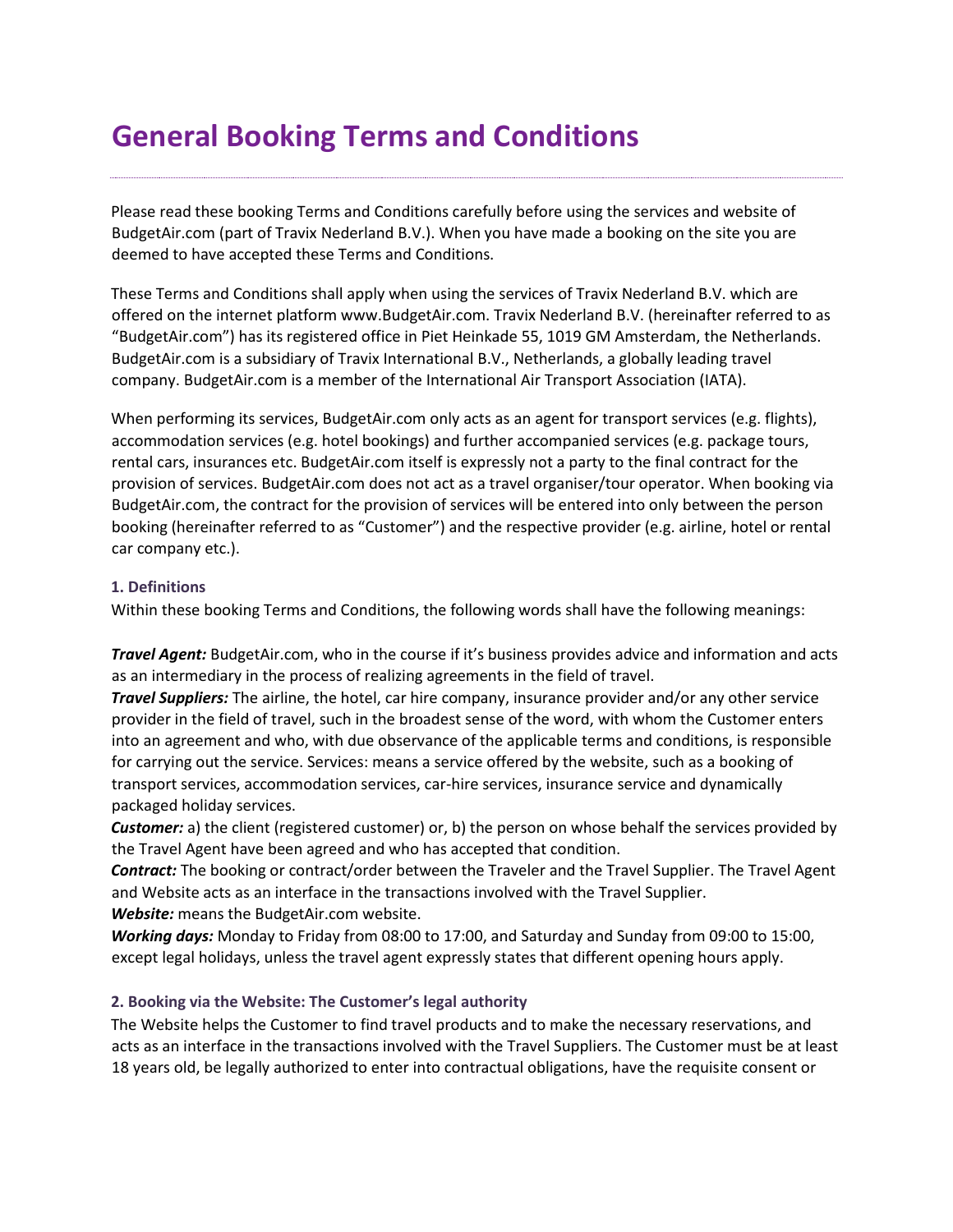authority to act for or on behalf of any persons included in a booking and must use the Website in accordance with these General Terms and Conditions and the Website Terms of Use. The Customer is responsible for his/her activities on the Website (financially or otherwise), including the possible use if his/her user name and password. The Customer guarantees that the information entered by him/her on the Website in relation to him/her and, if applicable, any travelling companions is accurate.

#### **3. Contract Related**

#### *Travel Supplier Conditions*

The following applies to all products or services booked on the Website. The Travel Supplier's terms and conditions (including airlines' fare rules) will apply in addition to those set out here. The Travel Supplier's terms and conditions may include provisions relating to payment, procedures, default, liability, cancellations, changes of bookings and refunds (if available) and any other restrictions. The Customer is responsible for complying with any airline or other Travel Supplier conditions in relation to check-in times, reconfirmation of flights or other matters.

**Flights:** With regard to the air fare there are additional terms specific to that fare, for example, tickets are normally non-changeable and non-refundable. You can review the terms and conditions during the booking process on the Website. Whilst the Travel Agent is not responsible for airline schedule changes or cancellations, we will provide you with reasonable assistance via our Customer Service team, who can be called on the phone number provided to the Customer in the booking confirmation e-mail and ticket (international charges could apply).

Please note that airlines may charge for additional services (for example, but not limited to, checked baggage, airport check-in, preferred seating, in-flight entertainment (if available) and food, drink and snacks etc.) Any charges for these additional services are not included in the price of your ticket and must be paid to the airline directly. The Travel Agent is not responsible for any additional costs incurred and advises you to contact the relevant airline to add any additional services and verify changes.

The recommended minimum check-in time for international flights is 120 minutes prior to departure, and 90 minutes for domestic flights. Some carriers may require you to reconfirm your booking directly with them at least 72 hours before departure. Failure to reconfirm your flight directly with the airline may result in cancellation.

Flights must be used in the order set out in the itinerary, failure to use a flight for example, the outbound flight may invalidate the rest of the ticket, without eligibility for a refund. The Travel Agent cannot make any guarantees that particular seats can be allocated, even if they are pre-booked with an airline. Any transfers between terminals or airports must be paid for by the Customer.

Best priced air fares may not take the most direct route and some itineraries may require a change in aircraft en-route. Flights marketed as 'direct' means that there is no need to change aircraft during the journey, however, the plane may have to stop for re-fuelling and/or to let passengers on or off. Details of scheduled stops are detailed during the booking process on the Website.

Please check with the specific airline regarding their regulations for the carriage of pregnant women. Infants must be at least 6 weeks old and must either sit on the adult's lap or in an infant seat (please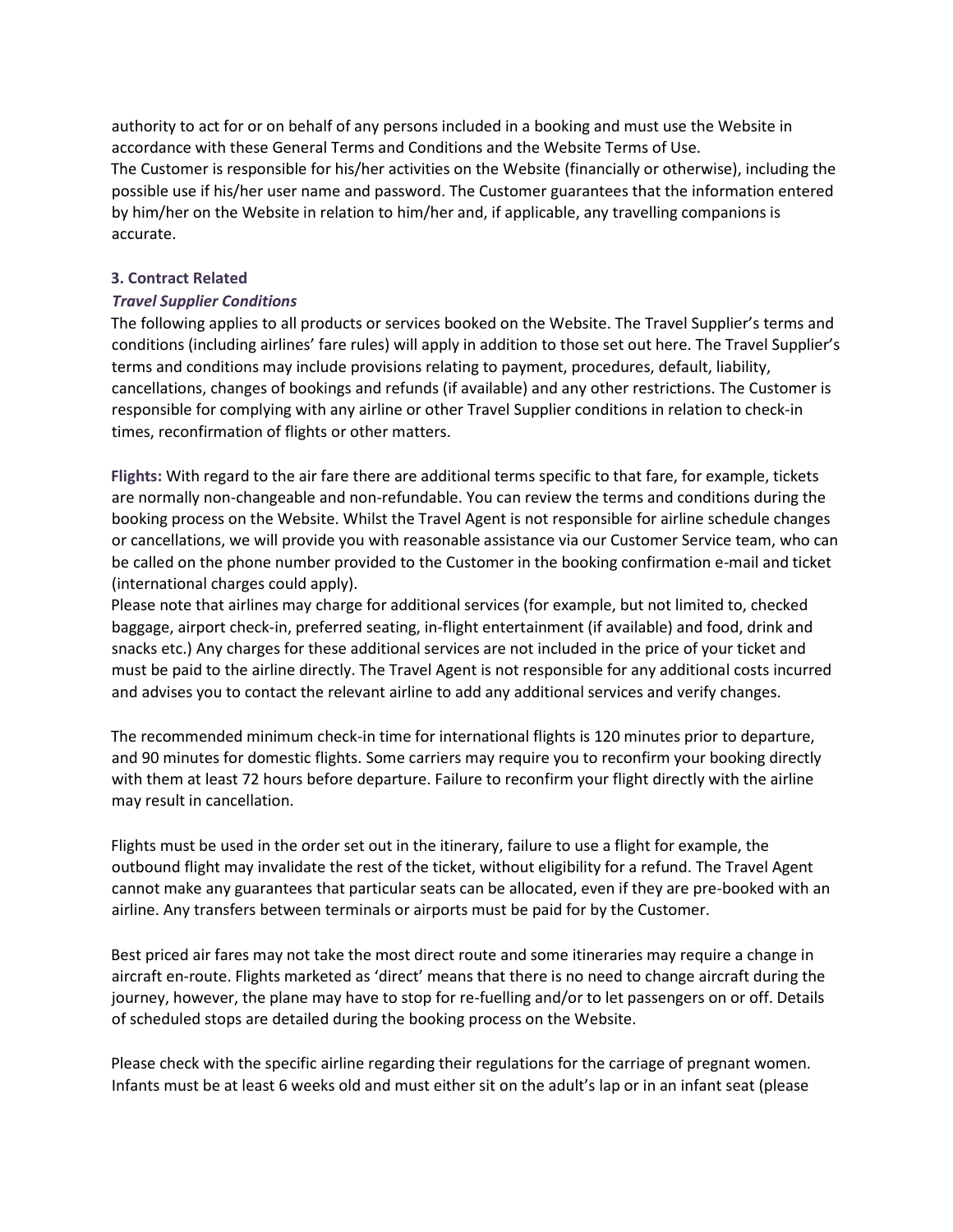contact the airline for details of appropriate infant seats that may be taken on board). Generally, children aged 2 years and above must occupy their own seat and pay the child fare.

Customers are advised that in some cases flights booked with one airline may be operated by another airline, details of the operating airline, where different, are indicated on the Website. If an airline cancels or delays a flight, is unable to provide previously confirmed space, fails to stop at a Customer's stop-over destination point, or causes a Customer to miss a connecting flight on which a Customer holds a reservation, the Customer may be entitled to certain remedies from the airline.

**One-way Combineables:** In certain cases, in order to provide greater choice and special return fares, the Travel Agent will combine two one-way fares on the same or different airlines. Each one-way ticket is subject to its own rules, restrictions and fees. If one of these flights is affected by an airline change (e.g. cancellation or schedule change) that causes a Customer to make changes to the other flight, the Customer will be responsible for any fees incurred for making changes to the unaffected flight. **Hotel and other Accommodation:** Hotels are given star ratings, however, these are not necessarily the official local rating and standards can vary between hotels and accommodation of the same class in different countries. Generally, check-in is 15:00 hour and check-out is 11:00 hour, however, these times may vary. Please contact the Travel Agent if you need more specific details. Breakfast is not included in the price, unless specifically stated and some hotels may charge additional local taxes. Bed configurations may vary to the image shown on the Website and they will differ by country. For example, North American hotels may consist of two double beds, whilst a European room would have two single beds. There may be additional charges for extra beds or cots. The Customer should contact the hotel directly to confirm exact bed layout before making their booking.

**Car Rental:** All drivers must display a full valid driving licence at the time of pick up and the licence must have been valid for 12 months and both paper and photo licences must be presented. The Customer may also be asked to provide credit card details as security for any damage that may be caused to the vehicle during rental. It is the Customer's responsibility to ensure that there is sufficient credit limit on the card to meet the requirements of the Travel Supplier. Failure to do so may invalidate the Customers car rental and the Travel Agent will not be responsible for any costs that may be occurred. Customers renting a car outside of the European Union (EU), must be an EU resident and must present a full, valid GB or EC/EEA licence. No refunds shall be given for non-utilised rental days.

**BudgetAir.com will impose its own standard administration fee in the event of a cancellation or changes to a booking of € 55.00 per flight, hotel or car booking. The Travel Supplier may also apply its own fee, please refer to the terms and conditions of the Travel Supplier.** 

**Customer Contract:** The content of the Contract may include informing and advising the Customer, as well as making the requested reservations, if possible, on behalf of the Customer. After commissioning the booking, the Customer is bound towards the Travel Agent and Travel Supplier, irrespective of whether this was confirmed directly or not. Should the Travel Agent charge a fee for one of its own services, the Travel Agent shall make this known in advance. For booking on the internet, the Travel Agent organises the booking process in such a way that the Customer is notified before accepting the offer that he is entering into in a Contract. By confirming the booking with the Travel Agent, the Customer is bound to the Travel Agent and supplier by this Contract. The order confirmation will, in general, be emailed immediately to the Customer, in which case this confirmation is considered to be proof of the agreement as stated in the confirmation.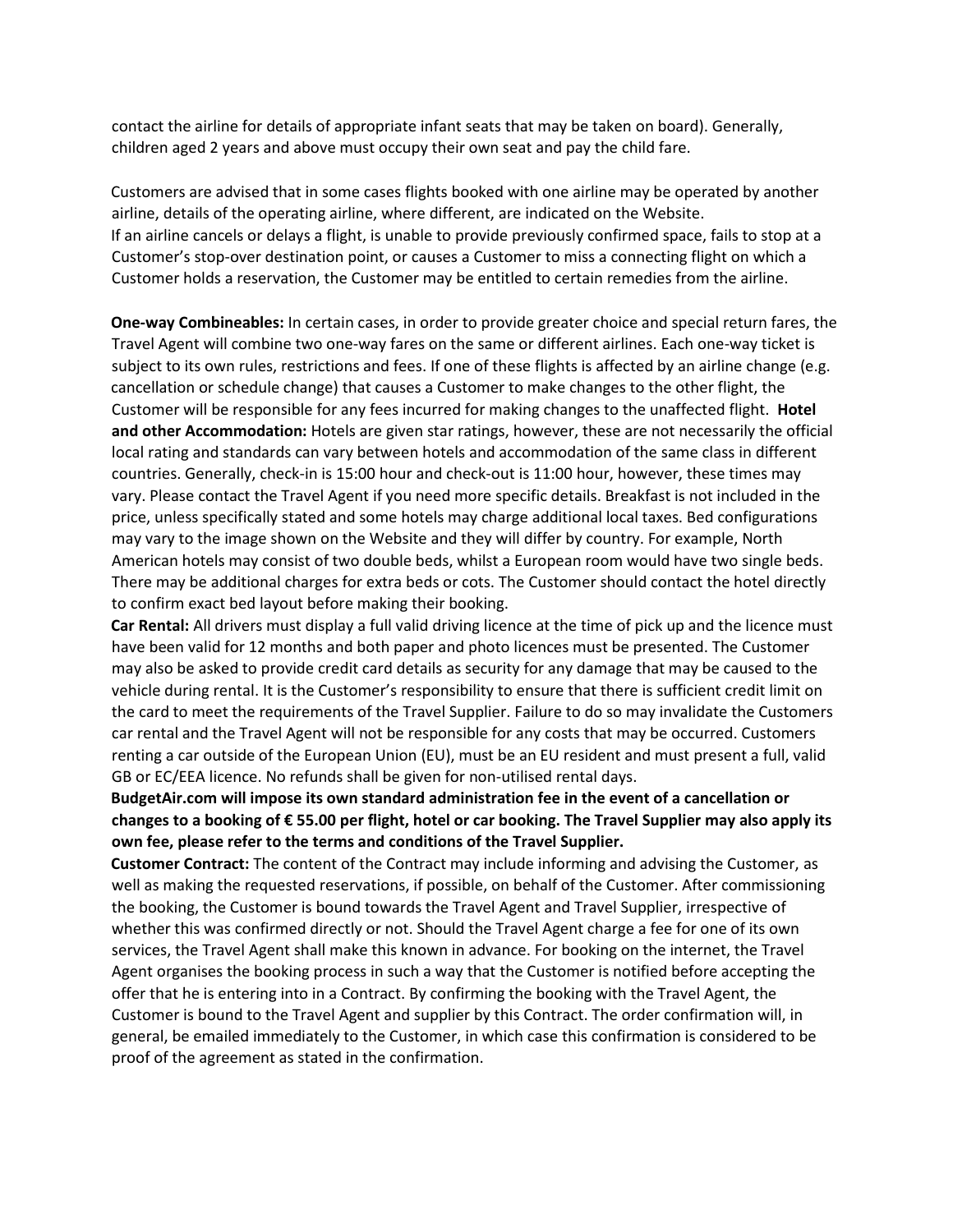The Contract will be between the Travel Supplier and the Customer. The Travel Agent is not a party to the contractual relationship. The Travel Suppliers terms and conditions (including airlines' fare rules) will apply in addition to those set out here. The Travel Supplier's terms and conditions may include provisions relating to payment procedures, default, liability, cancellations, changes of bookings and refunds (if available) and any other restrictions. Please refer to your particular Travel Supplier for full details of their applicable terms and conditions. The Customer is responsible for complying with any airline or other Travel Supplier conditions in relation to check-in times, reconfirmation of flights or other matters.

**Customer's Duty of Disclosure:** The Customer shall provide the travel agent, before concluding the Contract, with all the required details of himself and other Customer(s) – if any – which are required for entering into the contract and the execution thereof. Details include the Customer's mobile phone number and email address, if available. If the Customer is derelict in his duty of disclosure, any negative financial consequences resulting from this will be charged to the Customer.

**Government imposed taxes, fees and charges:** The price of the flight may include taxes, fees and charges that are imposed on air transportation by Government authorities. They may represent a significant portion of the cost of air travel and are either included in the fare or shown separately on the ticket. The Customer may also be required to pay taxes or fees or other charges not already collected, for example, it is not always possible to include all departure taxes on the ticket(s). In some cases departure taxes must be paid by the Customer locally to the Government of the country being departed from and are therefore non-refundable by the Travel Agent.

#### **4. Delivery of your Booking**

All tickets sold on the Website are e-tickets, which is a paper-less way to book flights. When the booking has been made, it is stored electronically in the airlines reservation system. The Travel Agent will send you a booking confirmation email and then a separate e-ticket or voucher confirmation (for non air bookings) will follow. It is important that the Customer receives both a booking confirmation and then an e-ticket or voucher confirmation number for each product in a separate email. The Travel Agent recommends that you take both the booking confirmation and the e-ticket and/or voucher confirmation with you. The Travel Agent cannot be held responsible for non compliance with these rules and regulations and strongly recommends that you check these details with your airline in advance of travel. It is the Customers responsibility to check that all of the correct information has been entered into the booking including, but not limited to, the correct passenger names, flights, dates and travel itinerary. If anything is incorrect, it is the Customers responsibility to notify us immediately on the phone number provided to the Customer in the booking confirmation and e-ticket. All assistance possible will be offered to rectify anything, however, charges may be incurred by both the Travel Agent and the Travel Supplier, which would need to be paid by the Customer.

The Travel Agent relies on the information that you provide as being accurate and therefore cannot be held responsible if your e-ticket does not arrive due to incorrect email address or your junk email settings. **You must notify us immediately if you change your email address or contact telephone number.** In addition please check that the name on your passport matches the name on your e-ticket and/or booking confirmation.

Please note, you may be required to produce your booking number and/or confirmation email to the relevant Travel Supplier as evidence of your booking.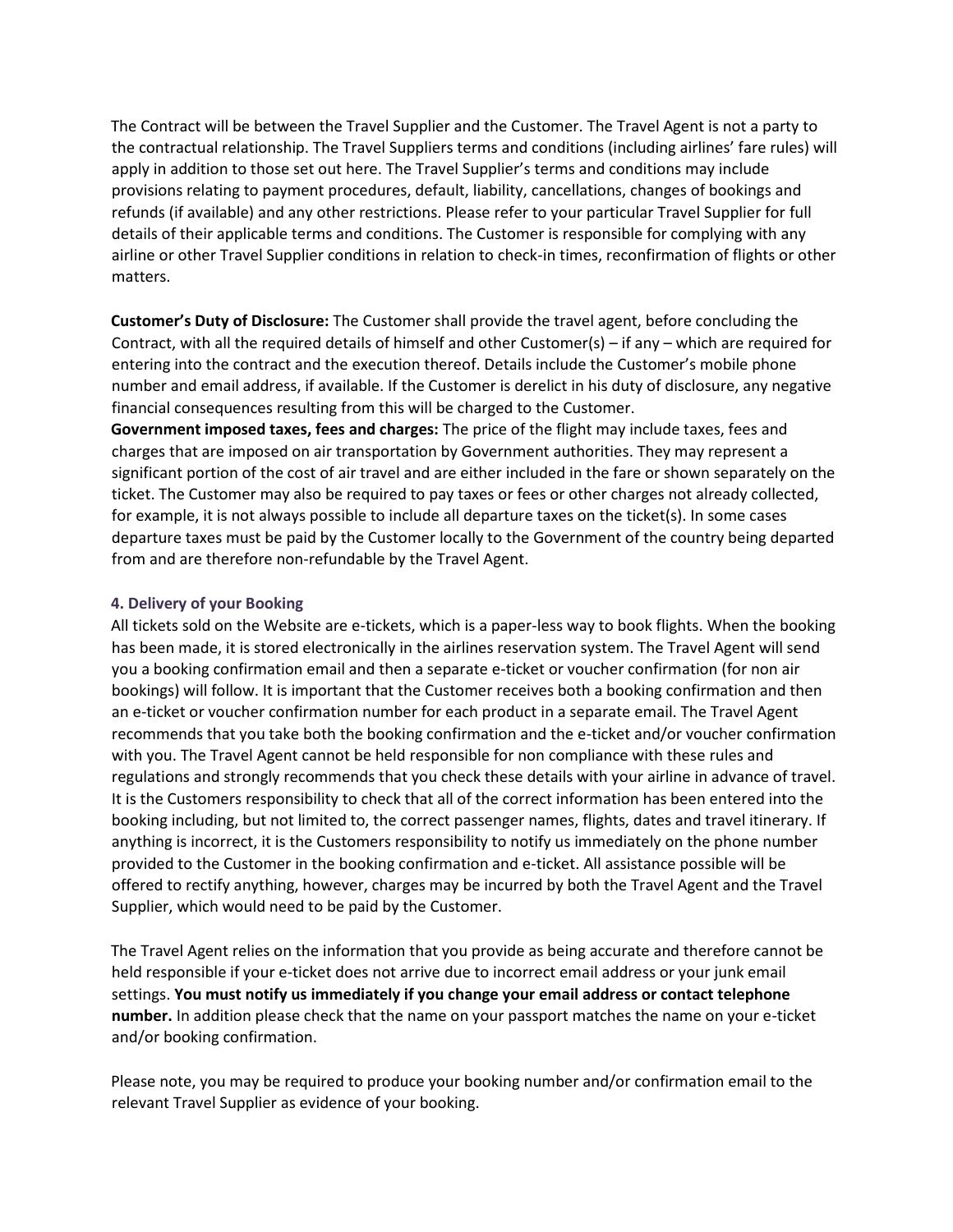**Change or cancellation by BudgetAir.com.** Sometimes (combinations of) Tickets and/or Vouchers are offered on BudgetAir.com for which it is not possible to issue a Ticket and/or Voucher for the indicated price and/or booking category. The reason for this is that the fares and booking categories shown on BudgetAir.com are posted on the site of BudgetAir.com via fully automated processes and these fares and booking categories are continuously subject to price changes. If you do not receive a Ticket and/or Voucher or a Booking Confirmation within 48 hours after the booking then an employee of BudgetAir.com shall contact you by telephone or by email within three Working Days after the booking. An employee of BudgetAir.com can discuss potential alternatives with you. Budgetair.com does, however, reserve the right to reject these bookings and to fully repay the advanced travel sum.

Bookings are basically guaranteed if the Tickets and/or Vouchers were issued and paid by BudgetAir.com on behalf of the Travel Supplier(s). BudgetAir.com does reserve the right to renege on the issue of the Tickets and/or Vouchers within two Working Days after receipt of the payment and the issue of the Tickets and/or Vouchers at the fares and/or booking categories offered and sold by the same. The reason for this is that the indicated fares and booking categories are determined by the Travel Supplier(s) and are uploaded on the Website by the said third parties. When uploading and posting these fares and booking categories incorrect fares and booking categories may be posted and/or shown – due to, for instance, (system) errors – as a result of which Tickets and/or Vouchers are issued at an incorrect (i.e. a too low) fare or for an incorrect booking category.

The fares and booking categories are posted on the site of BudgetAir.com via fully automated processes and Tickets and/or Vouchers are printed on the basis of this posted information. Budgetair.com makes every effort to check these processes and the posted fares and booking categories but cannot provide a 100% guarantee in this respect. That is why Budgetair.com reserves the right to ask the Client for an additional payment or to cancel the Tickets and/or Voucher and to fully repay the advanced travel sum within two Working Days if there is question of incorrectly posted fares or booking categories and/or if Tickets and/or Vouchers were issued at an incorrect fare or for an incorrect booking category and/or if Tickets were issued at an incorrect airport tax rate.

In the worldwide booking systems combinations of airlines are sometimes offered for which it is not possible to issue an electronic Ticket because these airlines did not conclude a mutual ticket agreement or because these airlines are not an official IATA member. As the occasion arises an employee shall contact you within two Working Days after the booking to discuss the potential alternatives. BudgetAir.com reserves the right to reject these bookings and to repay the paid travel sum.

Flight schedules are regularly subject to change. They are not always communicated by the airlines to BudgetAir.com (in a timely fashion). The Client is personally responsible for checking the definitive flight schedule of each route (route and times) at the latest a day before departure. This is possible during the (online) check-in with an airline and for scheduled services also via the website www.checkmytrip.com. If BudgetAir.com is informed of a change by an airline in a timely fashion then we contact the Client by telephone or by email. In case of more considerable changes we ask the Client for a confirmation of receipt. We make at least 2 attempts by telephone and/or by email to reach the Client. If we cannot (were not able) to reach the Client in a timely fashion then we reserve the right to accept and process the change on behalf of the Client (the latter to avoid cancellation by the airline). If we were unable to reach the Client on the contact details provided to BudgetAir.com by the Client then the Client should –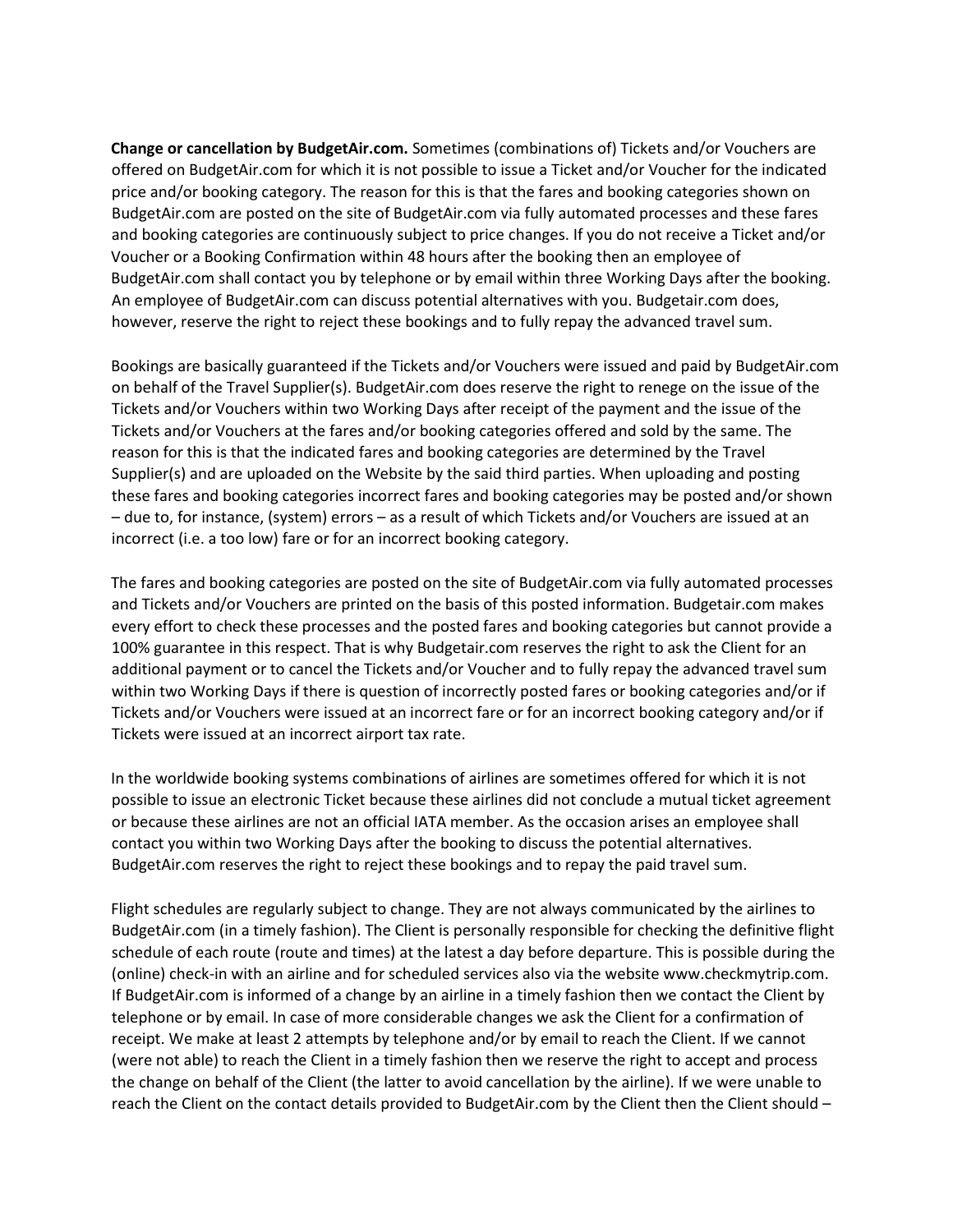as explained above – check the definitive flight schedule during the (online) check-in and/or via www.checkmytrip.com at the latest a day before departure.

# **5. Travel Documents, Administrative and/or Health Regulations**

It is the Customer's responsibility to make sure that he/she is aware of the requirements concerning passport, visa and health regulations relevant to their trip, to comply with them and to pay the associated costs.

It is also important to include all transit points in the travel itinerary that may also require a visa. A valid passport is necessary for all holidays on the Website. Some overseas countries have an immigration requirement that a Customer's passport is valid for a minimum period after the Customer enters that country, generally 6 months. If the Customer's passport is in its final year of validity, the Customer is advised to confirm the requirements of the destination before making final travel plans. The name on the passport must match the name on the ticket, otherwise the Customer may not be able to travel and insurance may be invalid.

Please note: it can take some time to obtain a visa, so Customers are advised to apply in plenty of time and the Travel Agent accepts no responsibility for Customers who do not possess the correct travel documents.

The name on the passport much match the name on the ticket, otherwise the Customer many not be able to travel and insurance may be invalid. If, after booking a holiday but before travelling, any member of the party changes their name, e.g. as a result of getting married, the Travel Agent must be notified immediately so that they can endeavour to make any necessary changes to the Customer's holiday documentation.

All Customers wishing to enter or transit through the USA under the Visa Waiver Programme (VWP) must apply for authorisation to travel using the Electronic System for Travel Authorisation (ESTA). Please allow sufficient time when making an ESTA application. It is recommended that such an application is made at least 72 hours before departure. For further information, please visit [the US Department of](https://esta.cbp.dhs.gov/esta/) [Homeland Security's website.](https://esta.cbp.dhs.gov/esta/)

A number of governments are introducing new requirements for air carriers to provide personal information about all travelers on their aircraft. The data will be collected either at the airport when a Customer checks-in or in some circumstances when the Customer makes his/her booking. Accordingly, the Customer is advised to allow extra time to check-in for his/her flight.

For information on visa requirements, Customers are advised to contact the embassy of the country of their planned travel.

The Customer should seek advice on any vaccinations and precautions that may be compulsory or recommended from a health professional – a GP, practice nurse, pharmacist or a travel health clinic – ideally at least 8 weeks before travel.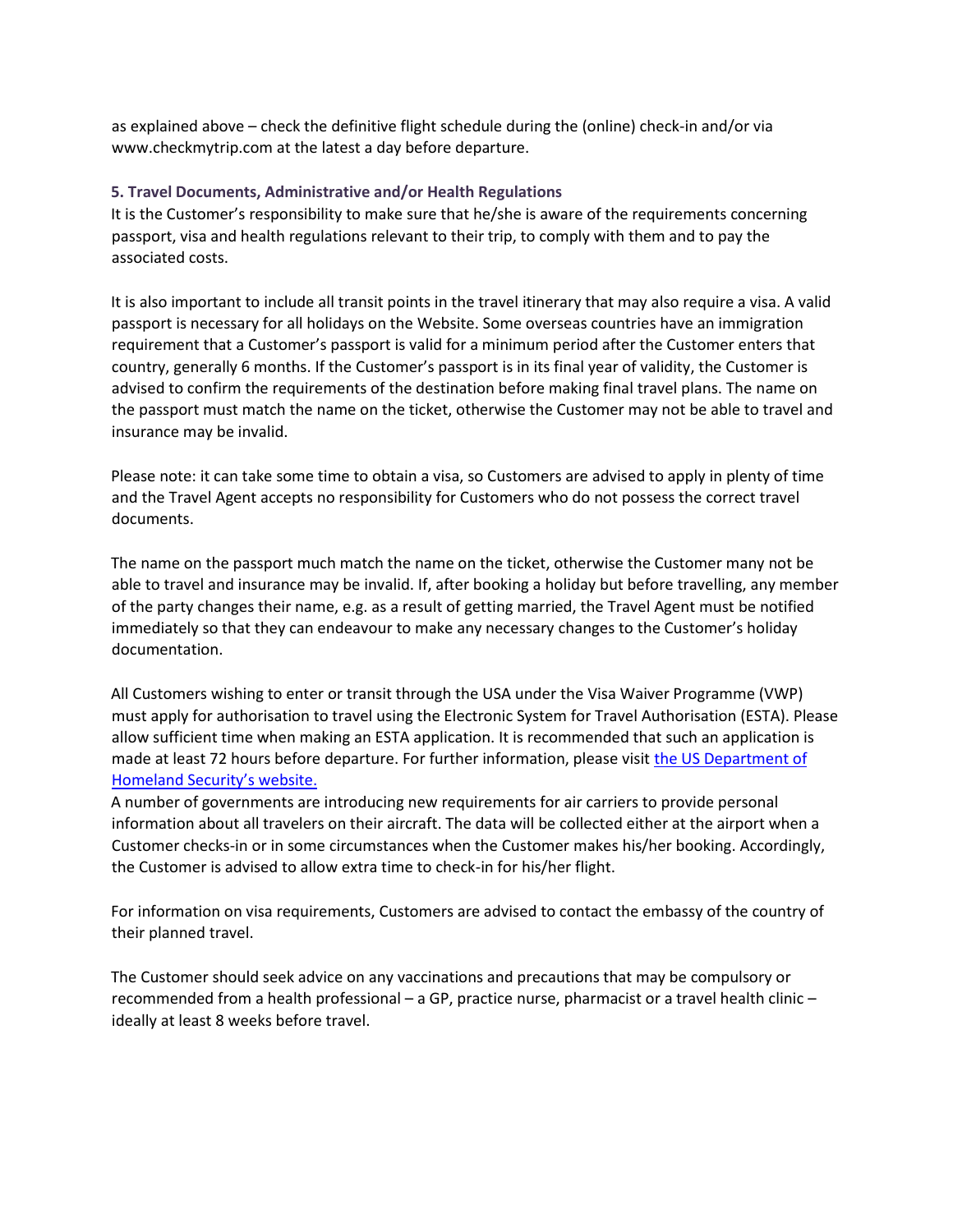#### **6. Changes and Cancellations**

**Price Changes:** Charges for the services booked can be changed in accordance with the terms and conditions of the Travel Supplier. The changes will be notified and charged as soon as possible. **Cancellations:** Cancellations, where permitted, can be made on working days via email: info@budgetair.lv or in writing, and upon the Customer's request. All such requests will be dealt with on behalf of the Travel Suppliers concerned. In the event of cancellation or partial cancellation of a booking by the Customer, compensation may be required from the Customer to cover the costs of travel arrangements already made. In addition to this, charges may be imposed by the applicable Travel Suppliers. Your ability to cancel or modify a booked travel product or service, and the method for doing so, will depend on the specific airline's fare rules or Travel Supplier's terms and conditions. It therefore, may not be possible to cancel or modify some products or services, or there may be specific requirement you will have to meet. Please note that for itineraries built up of different routings and more than one fare base, there may be more than one set of fare rules. In this instance, the most restrictive fare rules will apply. The Customer is responsible for reading all of the fare rules relating to their reservation. Where a cancellation affects more than one person on the booking, any applicable cancellation charge will be applied in respect of each person on the booking. In some cases, compensation for cancellation payable to the applicable Travel Suppliers can amount to the full value of the travel booked, so that no reimbursement to the Customer is made. Partial cancellation, i.e. cancellation of a particular arrangement, without losing the value of the particular arrangement may not be possible.

If a Customer does not present him/herself at the departure of the trip, no refund will be due to the Customer and the airline will cancel the entire itinerary.

**Changes:** Changes to a booking may only be made on working days by calling the phone number provided to the Customer in the booking confirmation and e-ticket (international charges could apply), and upon the Customer's request. A standard administration fee will be charged by the Travel Agent in respect of each change made. Where a change affects more than one person on the booking, the Travel Agent reserves the right to charge an administration fee in respect of each person on the booking. In order to change a Customer booking, the Travel Agent will normally need to cancel the original booking, which may incur compensation and/or charges imposed by the Travel Suppliers up to the full value of travel booked and Customers, will need to pay for the cost of a new booking. Airlines do not generally allow name changes on flight bookings.

**Restricted Fares:** Unless otherwise stated by the Customer, it is assumed that the Customer requires the least expensive Services. Such Services (e.g. "economy class") may be provided without any possibility of making changes or cancelling. In such cases, the Services cannot be provided in a different manner or at a different time or place to those contracted.

# **BudgetAir.com will impose its own standard administration fee in the event of a cancellation or changes to a booking of €55.00 per flight, hotel or car booking. The Travel Supplier may also apply its own fee, please refer to the terms and conditions of the Travel Supplier.**

**Reimbursements:** In the event of a refund to the Customer after the above deductions, the relevant amounts will be transferred back by the party that took the original payment (such as BudgetAir.com, a Supplier, or such other party as it may appear in the Customer's credit card or bank statement) to the payment card used to make the original booking. Any booking charges applied will not be eligible for reimbursement. Customers should note that refund of flight bookings may take up to 6 months. **Refunds:** If it is possible to amend or cancel your Airline Ticket, you should bear in mind that this will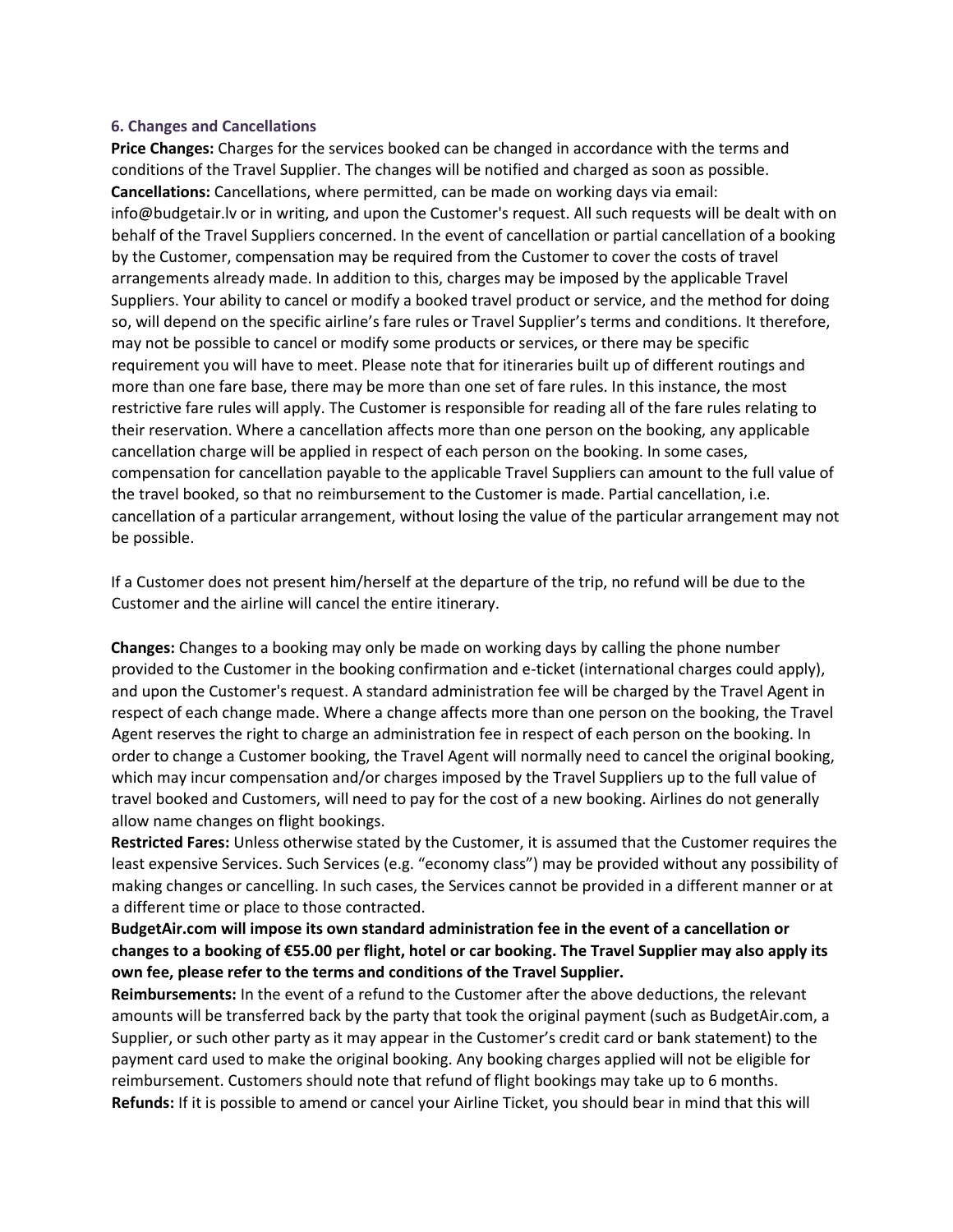always entail a charge. This involves the cancellation and/or amendment costs charged by the airline company and an administration fee. The costs of the amendment and/or cancellation depend on the terms and conditions of the selected airline company and the conditions attached to the selected Airline Ticket. BudgetAir wishes to point out that the costs of amendment and/or cancellation may be as much as 100 per cent of the price of the Airline Ticket. In some cases, these costs may even be higher if the tariff class booked earlier is no longer available. You should take into account that for the handling of a cancellation and/or change Budgetair.com charges € 55.00 on account of administration costs if the ticket can be cancelled or changed.

If you do not use your Ticket or partly make use of it and refunds can be reclaimed from the airline then Budgetair.com shall, if you do not or can't make use of this possibility, claim these refunds on your behalf after approximately 11 months. After Budgetair.com has claimed the refunds from the airline Budgetair.com sends you a voucher for the amount of the value of the refunds minus the applicable administration costs, which can be used for your next booking at Budgetair.com. Budgetair.com charges an administrative fee of € 25.00 per Ticket for claiming refunds. A voucher has a validity of 1 year after the issue date.

**Your Right to a Refund: REFUND PROTECT** - As a customer that has completed a booking with us and selected the 'Refund Protect' option, we will provide you with a refund on any unused booking if you are unable to attend the booked event due to any of the list of specified circumstances set out in the link below for which you have made a request for a refund and have provided the information required to support your request, as set out in the link below.

#### **[Click here for more information on Refund Protect](https://www.refundprotect.me/member-wording)**

**THIS IS NOT AN INSURANCE POLICY**. Refund Protection is an optional extension to our standard Terms and Conditions of sale and trade, and it provides a right to a refund in certain defined circumstances outlined in the link above.

# **7. Terms and Conditions relating exclusively to flight & hotel bookings**

**Cancellations or Changes made by the Customer:** If you wish to change or cancel your flight & hotel booking, please contact BudgetAir.com Customer Services on the phone number provided to the Customer in the booking confirmation and e-ticket (international charges could apply). The Travel Agent will endeavour to amend or cancel your booking as far as possible. However, many flights and hotels used in flight and hotel bookings are non changeable and non refundable, and therefore, any change to a flight or hotel may require the purchase of a new flight or hotel booking. The Customer is liable for all associated costs of a new booking. WE STRONGLY RECOMMEND THAT THE CUSTOMER TAKES OUT APPROPRIATE INSURANCE TO COVER ALL SITUATIONS THAT MAY REQUIRE CANCELLATION OR CHANGES TO TRAVEL ARRANGEMENTS.

In the event that you make any alteration to your booking (including but not limited to, cancellations, refunds and amendments), the Travel Agent reserves the right to charge you an administration fee of € 55.00 per person plus the Customer will be liable for any charges imposed by the Travel Supplier.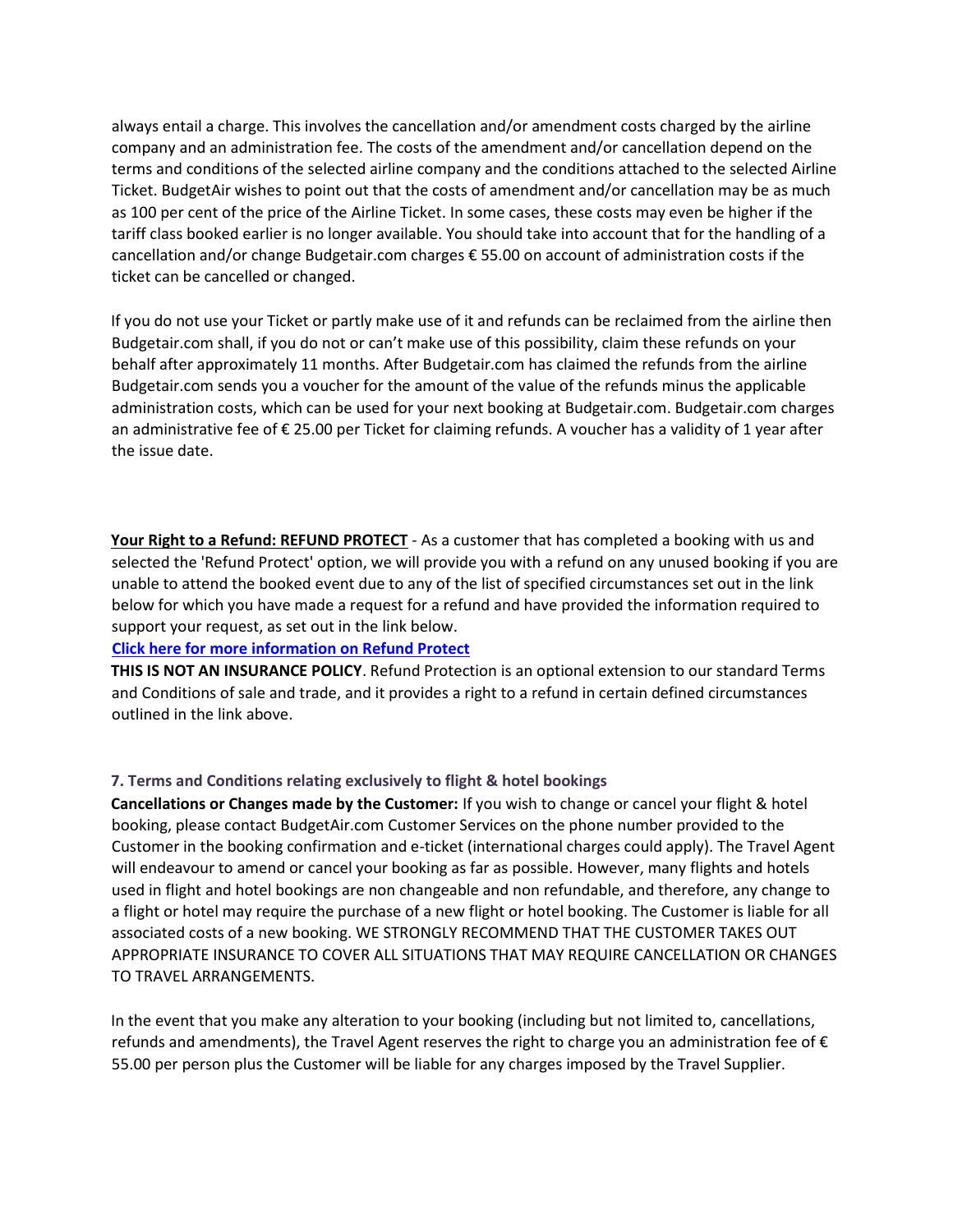**Cancellations or Changes made by the Travel Agent:** The Travel agent reserves the right to make changes to your flight & hotel booking where such changes are required by one of its Travel Suppliers, for example, the cancellation of a flight by an airline. The Travel Agent will notify you as soon as possible, if there is time before the Customer departs. The booking confirmation will show the planned timings as of the dates of confirmation.

If the Customer is notified of any major changes to your flight and hotel booking **after we have confirmed your booking but before you trave**l, you can either accept these new arrangements (and cover any additional increase in price from your original booking), buy another flight and hotel booking (and cover any additional increase in price from your original booking) or cancel your flight and hotel booking and receive a full refund from the Travel Agent.

Major Changes shall include, a change in your departure airport or departure flight delay of more than 12 hours; a change in the length of your holiday; or a change in the airport you depart or arrive from (except where the airports are in the same city), a change of accommodation to a lower standard or to a different resort.

In the unlikely event that your booking has to be cancelled, a full refund will be made of all monies previously paid to the Travel Agent, to the person/s who originally paid for the booking.

Should your flight be cancelled, the Customer's rights and remedies will be governed by the airline's conditions of carriage. As a result, the Customer may be entitled to: (a) carriage on another flight with the same airline without additional costs; (b) re-routing to their destination with another carrier without additional costs; (c) receiving a full refund; or (d) some other right or remedy.

The Travel Agent will not be liable to the Customer for any compensation if forced to cancel or make any changes to your flight and hotel booking as a result of events outside their control and which neither the Travel Agent or its Travel Suppliers could reasonably foresee. Such events include; war; threats of war; government intervention; terrorism; riots; civil unrest; natural and nuclear disasters; fire; actual or potential weather conditions; health risks, industrial disputes; technical problems with transport; closed or congested airports; and any force majeure events.

Where as a result of such an event occurring **after your departure** a significant part of your flight and hotel booking cannot be provided, you will be offered a suitable alternative if available. If a suitable alternative is not available, or for good reasons, you do not accept the offered alternative, we will return you to your place of departure. Again, the Travel Agent strongly recommends that the Customer takes out comprehensive insurance to cover such circumstances.

Please note that airlines may charge for additional services (for example, but not limited to, checked baggage, airport check-in, preferred seating, in-flight entertainment (if available) and food, drink and snacks etc.) Any charges for these additional services are not included in the price of your ticket and must be paid to the airline directly. If your flight and hotel booking includes a low-cost flight, please contact our customer support on the phone number provided to the Customer in the booking confirmation and e-ticket (international charges could apply) to add services that can be pre-booked before departure, otherwise please contact the airline directly. Some items can be pre-booked online when making your initial flight reservation on the Website.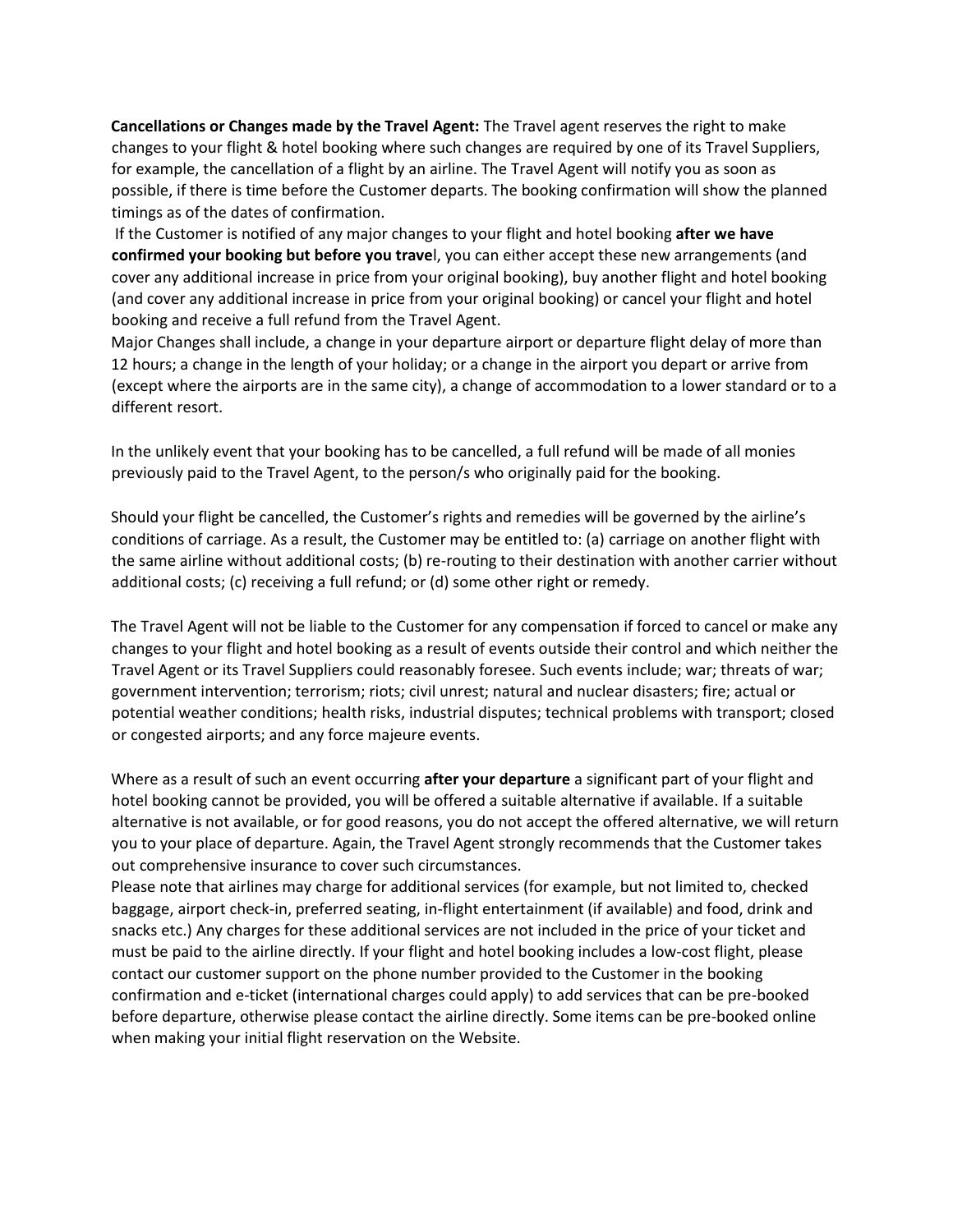## **8. Financial Conditions and Payment Process**

**Payment:** Unless specified otherwise the prices of the Services shown on the Website are expressed in Euro's, excluding local taxes that may be imposed by some authorities in some countries and for which the Customer is responsible for paying.

Full payment for all flight, flight + hotel, hotel, car rental and insurance bookings (other than any hotel and car-rental pay-on-arrival bookings) is required at the time of booking.

The Travel Agent may be required to pass your card details to the relevant Travel Supplier for fulfillment of the booking. Payment methods other than those stated on the Website are not accepted and no responsibility is accepted for cash or cheques sent through the post.

Before full payment is received, the Travel Agent or the Travel Supplier is not obliged to issue any tickets, confirmations, vouchers or other travel documents. However, in all cases the Customer remains liable for payment of the full amounts for the Services ordered.

Payment can be made by all major credit and debit cards as detailed on the Website. The Travel Agent reserves the right to charge you in addition for any handling fees they or the Travel Supplier incur in relation to bookings made by credit cards. The Customer will be notified of the relevant charges at the time of booking. The Travel Agent reserves the right to pass on any charges relating to card charge backs. If your booking is being paid for with a third party credit card we may require written authorization to be provided by the card-holder.

The Travel Agent or the Travel Supplier reserves the right only to deliver e-tickets, confirmations, evouchers or any other travel documentation to the Customers credit card billing address when requested to do so by the credit card issuer. All email addresses used must be valid at the time of booking.

Further, in an effort to reduce credit card fraud, the Travel Agent reserves the right to carry out random identity checks, including checks of the electoral role, and may request the Customer to either fax or post proof of address, a copy of the credit card and a recent statement, as well as a copy of the Customer passport, before issuing any tickets. Please be aware that these checks are only carried out during Working Hours, and any tickets for bookings made outside of these Working Hours may not be issued until the next working day. The Travel Agent is not responsible for any costs incurred as a result of these checks. Credit card bookings via the Website are 100% secure and to guarantee the privacy of the information provided by the Customer through the Website and in the software used by the Travel Agent, due to the use of various forms of security. Full details are available on our Book Safe and Secure page. Refunds will be processed to the form of payment used at the time of booking. This will be made to the person who made the original booking. When processing a refund for a flight ticket, please be aware that not all taxes are refundable, including fuel surcharge. A tax refund will be processed in accordance with the relevant airlines' refund policy. Taxes do fluctuate in line with exchange rates.

**Payment by credit card:** payment for your flights may be taken directly by the airline. If there are any problems with the Customer payment, the Travel Agent will contact the Customer within 48 hours (or within 24 hours if you are travelling within 48 hours). The Travel Agent will not be liable for any subsequent price increase as a result of payment failure. Any price increase must be paid for by the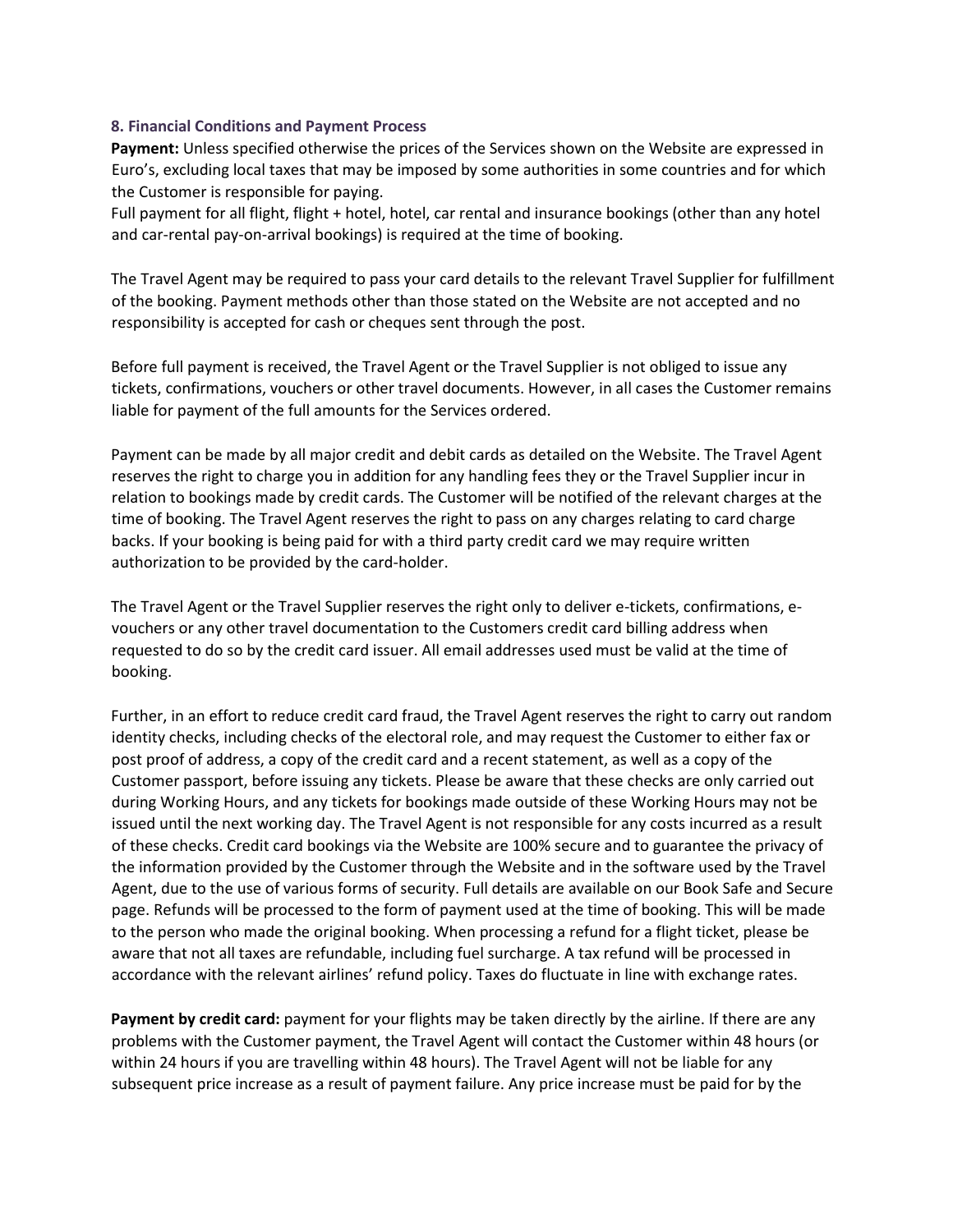Customer before the booking can be confirmed. Please note that the airline payment and payment to the Travel Agent will appear as separate transactions on your credit card statement.

## **9. Customer Service and the handling of complaints**

The Customer may submit a complaint in writing to the Travel Agent at the following address, no later than 30 days after the end of their trip:

Piet Heinkade 55 1019 GM, Amsterdam Netherlands

For any financial claims you must also provide us with original receipts and / or other relevant documents. Excluded are any claims on the basis of the EC Regulation (261/04) on compensation for denied boarding and delay or cancellation of flights. These should be submitted directly with the relevant airline.

If you have a complaint relating to a Travel Supplier and/or hotel during your stay, please ensure that you officially log your complaint with the relevant Travel Supplier and/or hotel prior to your return. Customers may also email to info@budgetair.my.

**Denied Boarding, Cancellation or Flight Delays:** Under European law, the Customer has rights in some circumstances to refunds and/or compensation from their airline in cases of denied boarding, cancellation or delay to flights. Full details of the rights will be publicized at European airports and will also be available from airlines. However, reimbursement in such cases is the responsibility of the airline. **Customer Behaviour:** It is the Customer's responsibility to ensure that you do not behave in a way which is inappropriate or causes offence or danger to others or which risks damage to property. If not, The Travel Agent and/or Travel Suppliers (e.g. airline or hotel staff) may cancel your booking, in which case the Travel Agent and Travel Supplier's responsibility to you will cease immediately and the Customer will not be eligible for any refunds, payments or compensation and/or any reimbursement of any cost or expenses the Customer may incur as a result of such termination. In addition, the Customer will be liable to reimburse the Travel Agent of any expenses they incur as a result of such termination.

**Use of the Website:** The Website is provided on an 'as is' and 'as available' basis. The Travel Agent does not accept any liability in respect to the Customer's ability to access or use the site at any time or any interruption in that access or use or any failure to complete the transaction. The Travel Agent does not guarantee that the Website is free from computer viruses or other properties that may cause loss or damage.

**Content on the Website:** The Travel Agent provides general information on the Website for guidance purposes only. Information may change at any time, and it is the Customer's responsibility to check with the relevant Travel Supplier, destination, embassy or tourist office to confirm the guidance is up-to-date. In particular, with respect to passports, visas and vaccination requirements, which are all the responsibility of the Customer.

The Travel Agent does not guarantee that information on the Website (including without limitation prices, descriptions or dates) is free from errors or omissions but we will use all reasonable endeavours to correct any errors or omissions as soon as is possible once they have been brought to our attention.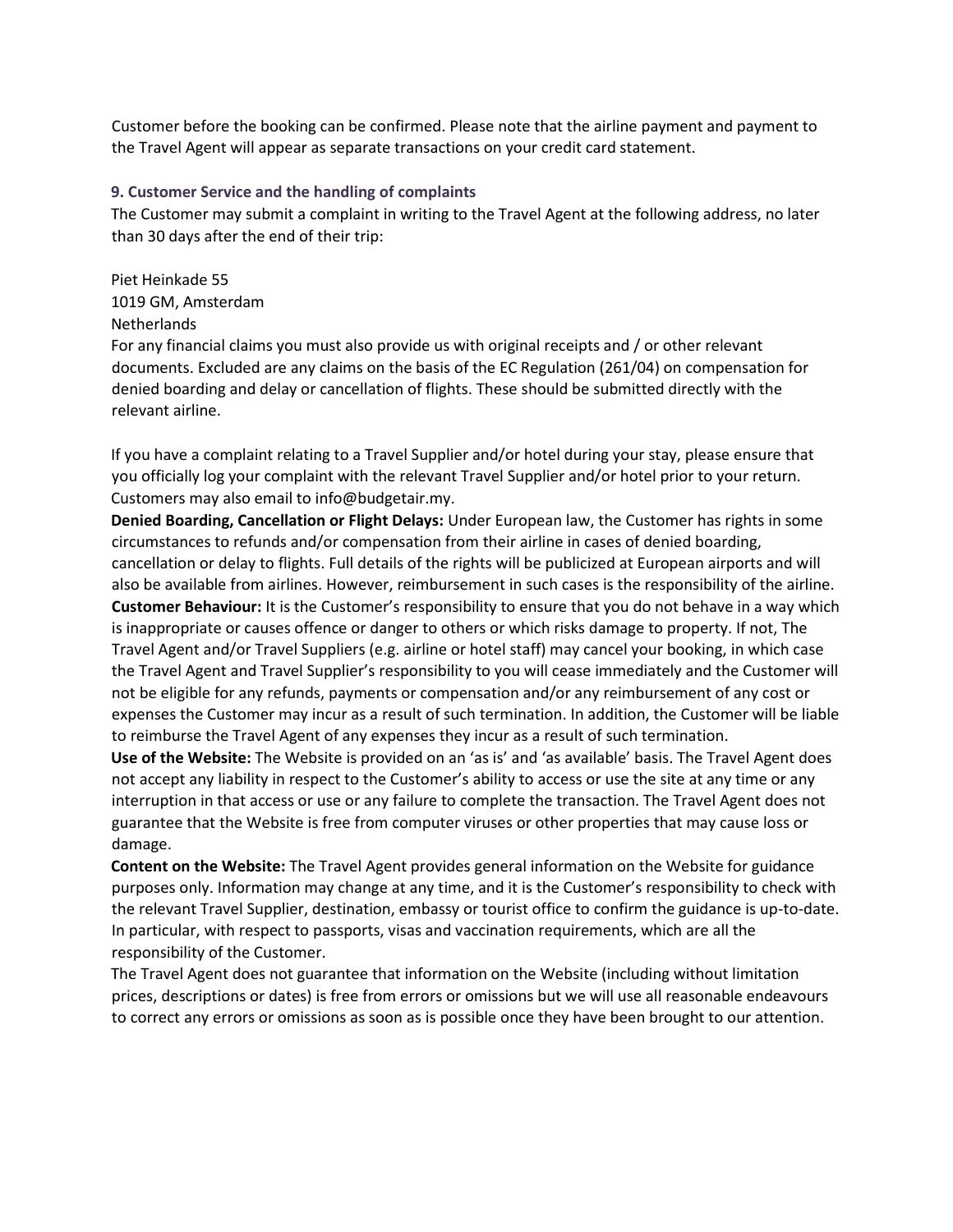# **10. Liability**

The Customer is advised that the airlines' liability for death, personal injury and other damages is normally limited by national law, by an international air transport treaty, or by the airline's own Special Terms and Conditions including their conditions of carriage.

The Customer accepts that where the Travel Agent acts as an interface between the Customer and the Travel Supplier, the Travel Agent will under no circumstances be held liable with respect to services the Customer has booked with one or more Travel Suppliers. The Travel Agent is not liable if and insofar as the Customer is able to claim for damages under an insurance policy such as travel or cancellation insurance.

The Travel Agent will not be liable for any indirect or consequential loss of any kind in contract, tort or otherwise arising out of the Customer's use of this Website or any other travel products or services booked or purchased on this Website.

# **11. Disclaimer**

Except as expressly set out in these Terms and Conditions, all representations, warranties, terms and conditions whether express or implied in relation to this Website or the information contained therein are hereby excluded to the fullest extent permitted by law.

# **12. Applicable Law**

These General Terms and Conditions are governed and construed in accordance with the laws of Latvia Additionally the Customer's accommodation booking may also be subject to local laws, customs and sensitivities, which may change from time to time. The Travel Agent is not liable for any bookings which do not comply with such local laws, customs or sensitivities.

#### **13. Privacy**

The Travel Agents Privacy Statement are incorporated into these General Terms and Conditions can be seen in full under 'Privacy' on the home page of the Website, BudgetAir.com.

Budgetair.com partly has data processed by service companies that are involved in the implementation of the agreement for the provision of services. These companies can exclusively proceed in accordance with our instructions and we select these companies diligently. This includes, inter alia, providers of payment systems and companies that perform creditworthy and security checks for us in order that you can choose from several payment options and to avoid problems during the payment and credit fraud. In this respect we exclusively forward your data to entities that are established within the European Economic Area and that are therefore subject to the strict legislation in the area of data protection of the EU or that are held to comply with data protection at a comparable level.

The Customer agrees that his or her personal data are forwarded to Airhelp. The rights of air passengers have been recorded in, inter alia, Regulation 261/2004 (EU) with which all EU Member States must comply. It determines that under some conditions air passengers are entitled to financial compensation if their flight is postponed or cancelled or was overbooked. If a flight of a Customer whose flight arrives in or departs from a Member State of the EU is postponed or cancelled or was overbooked then Airhelp shall send an email to the Customer with regard to the option of filing a claim with the relevant airline.